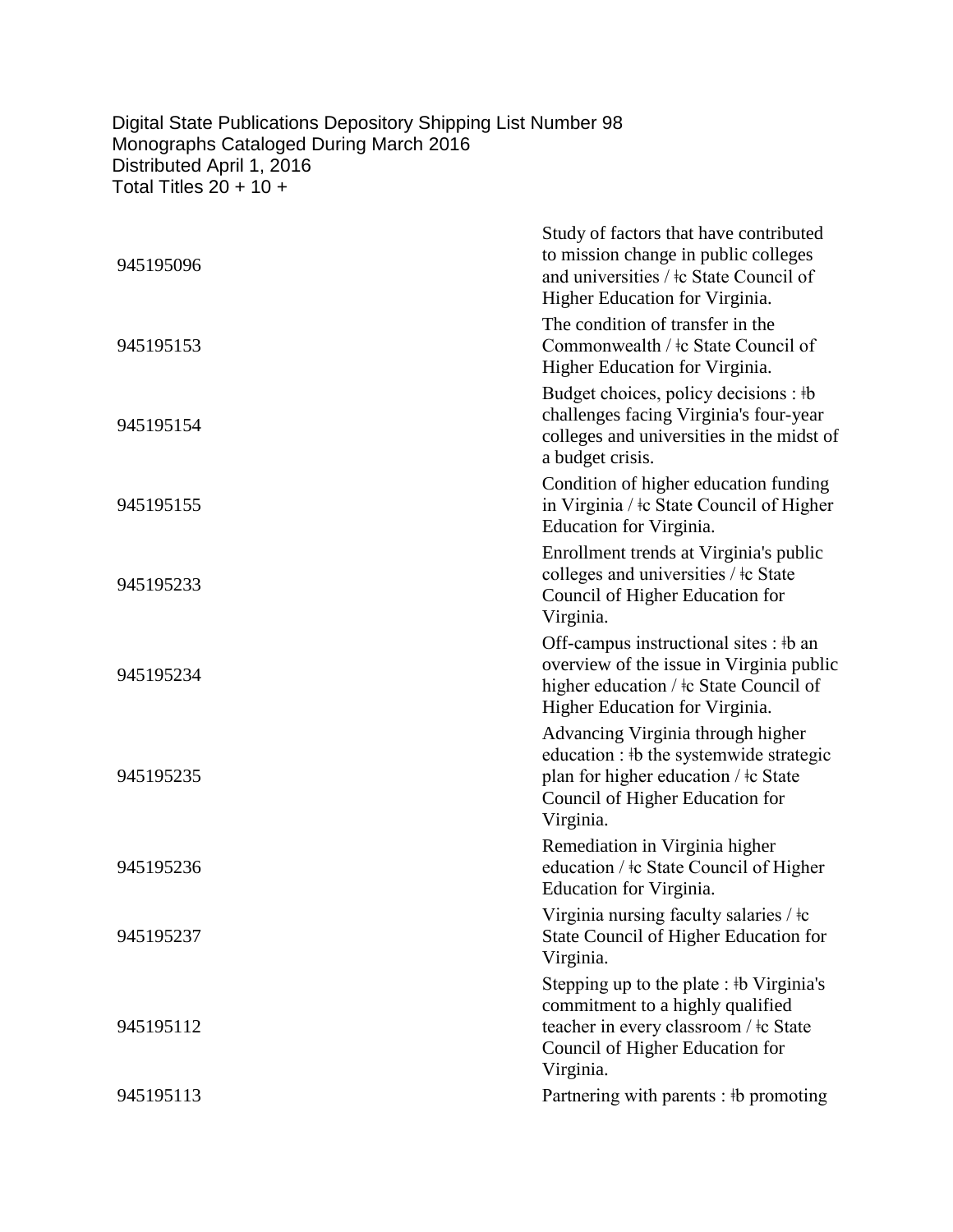|           | the roles & resources of SCHEV and<br>value & benefits of higher education to<br>parents in Virginia/ $\pm c$ State Council of<br>Higher Education for Virginia.                    |
|-----------|-------------------------------------------------------------------------------------------------------------------------------------------------------------------------------------|
| 945195229 | A look at affordability at Virginia's<br>public colleges and universities $/$ $\pm c$<br><b>State Council of Higher Education for</b><br>Virginia.                                  |
| 945195230 | 2000 space utilization report : $\frac{1}{2}$<br>utilization of classrooms and class<br>laboratories / ‡c State Council of Higher<br>Education for Virginia.                        |
| 945195231 | Condition of research at Virginia<br>colleges $\&$ universities / $\&$ State<br>Council of Higher Education for<br>Virginia.                                                        |
| 945195232 | System-wide master plan : #b phase I /<br>‡c A. Fletcher Mangum, Ph.D.                                                                                                              |
| 945195240 | Systemwide needs assessment for<br>Virginia higher education, $2001 / \text{\textdegree}$<br><b>State Council of Higher Education for</b><br>Virginia.                              |
| 945195241 | Virginia enrollment demand projection<br>for 2001-2010 / $\pm c$ State Council of<br>Higher Education for Virginia.                                                                 |
| 945195242 | 2000-01 to 2005-06 enrollment<br>projection for Virginia's state supported<br>colleges and universities / ‡c State<br>Council of Higher Education for<br>Virginia.                  |
| 945195243 | Moving forward : $\frac{1}{2}$ strategies for<br>advancing decentralization and<br>deregulation in higher education / $\pm c$<br>State Council of Higher Education for<br>Virginia. |
| 945195244 | Legislature's Joint Subcommittee on<br><b>Higher Education Funding Policies</b><br>recommendations.                                                                                 |

945634485 2000 institutional strategic plan progress reports / ǂc State Council of Higher Education for Virginia.